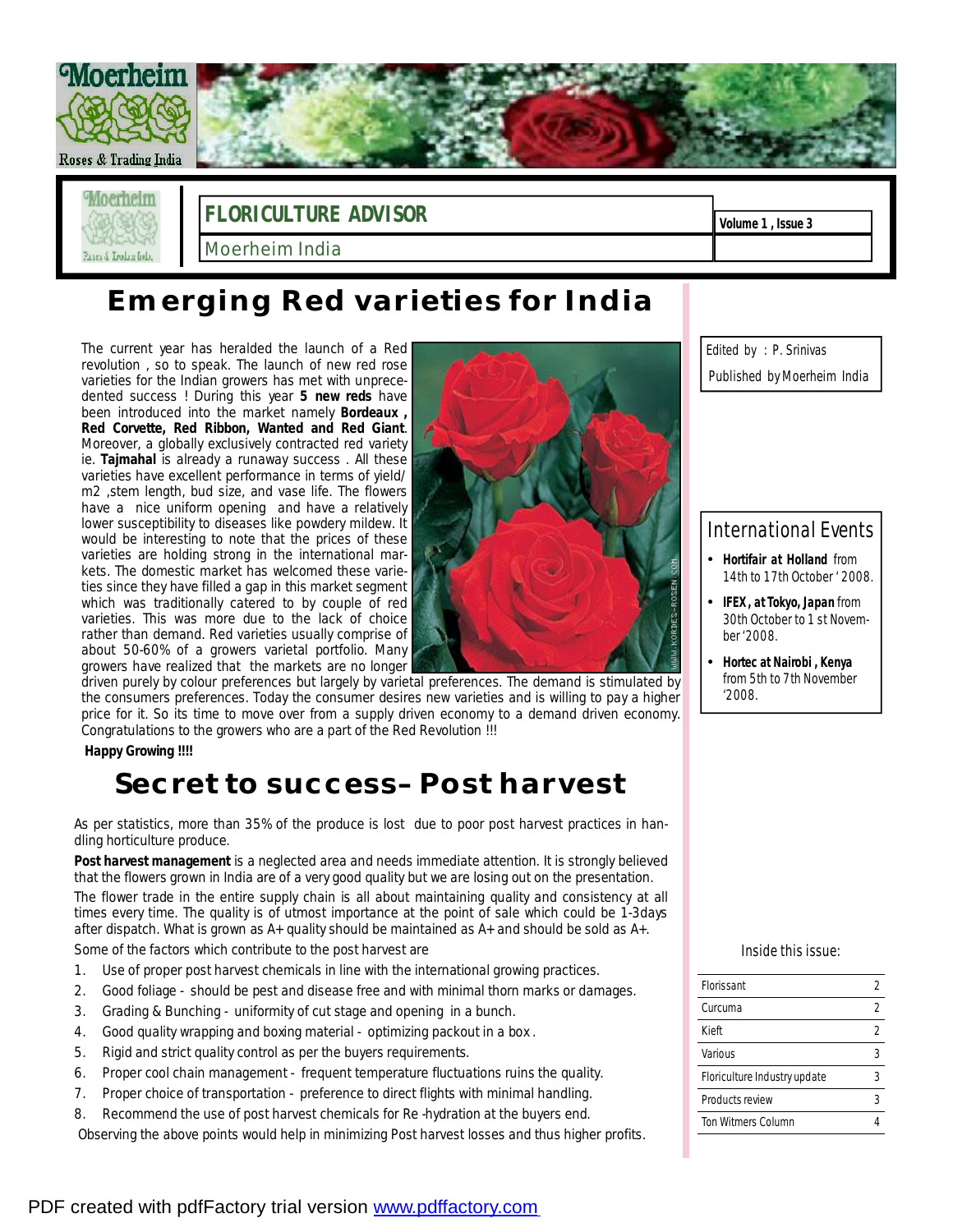

### **Florissant test results**

A recently concluded study at Holland has proven that there are no negative effects on the vaselife of flowers dipped in round up (Glyphosate) when they are pretreated with **Florissant 600** post harvest chemical.

Several tests were conducted At UFO supplies B.V Holland . The pre treatedflowers were put through a thorough vaselife test to determine the effects of dipping roses in round up solution which is used for devitalisation treatment. This is required to meet the plant quarantine import regulations of Australia, New Zealand, malaysia etc.

**Florissant 600** Post harvest chemical for Roses has been yielding very good results for regular users in various growing areas all over India.

Regular users have received positive feedback about the quality and consistency of flowers treated with Florissant from their domestic as well as overseas customers.

There has been tremendous jump in the usage of Florissant amongst the growers.

Traditionally, growers using citric acid, aluminium sulphate and other formulations are shifting Florissant.



## **Curcuma– an excellent diversification**

the *Zingiberazeae* family, Ginger family. There are many varieties found in parts of Thailand , Laos ,Cambodia and South China.

Chiangmai Pink (*Curcuma alismatofolia)* is one of the most outstanding varieties in the EU Market due to its distinctive flower character and the plant is also very popular as an indoor plant.

Curcuma is an annual crop plant ,it naturally gets dormancy when the tempera-

An interesting and profitable diversification for flower growers. Kieft has various varieties of cut flowers, perennials and pot plants. which could be germinated from seeds.

Presently, many growers are looking for alternative flowers which could be grown in poly houses as well as open field cultivation. Several trials have been conducted in the north east and south India.

ture drop and in short day conditions. Curcuma is a tropical flower belonging to **Chiang mai Pink curcuma** March and april is the best season to begin planting.

> The flowers can be harvested after 75-90 days. The flowers are very popular in Europe as a cut flower.

Curcumas are grown from corms. They can be grown in the open field but a shade house would be preferable to get a good quality prod-**Corms would be available from the end of December. The corms could be planted** 

For details contact Moerheim India.

uct.

**from January.** 



### **Flowers from Kieft**

*Traecelium, antirhinnum, Carthamus Tincoris, Eucalyptus sliver dollar and silver drop, Pot chrysanthemums , pot gerberas, Gaultherias,F1 capsicum annum* are some the popular varieties.

The cut flowers as well as pot plants are novelties to the Indian Market and fetch a good price.

For more details, Please contact Moerheim India.

**Traecelium**

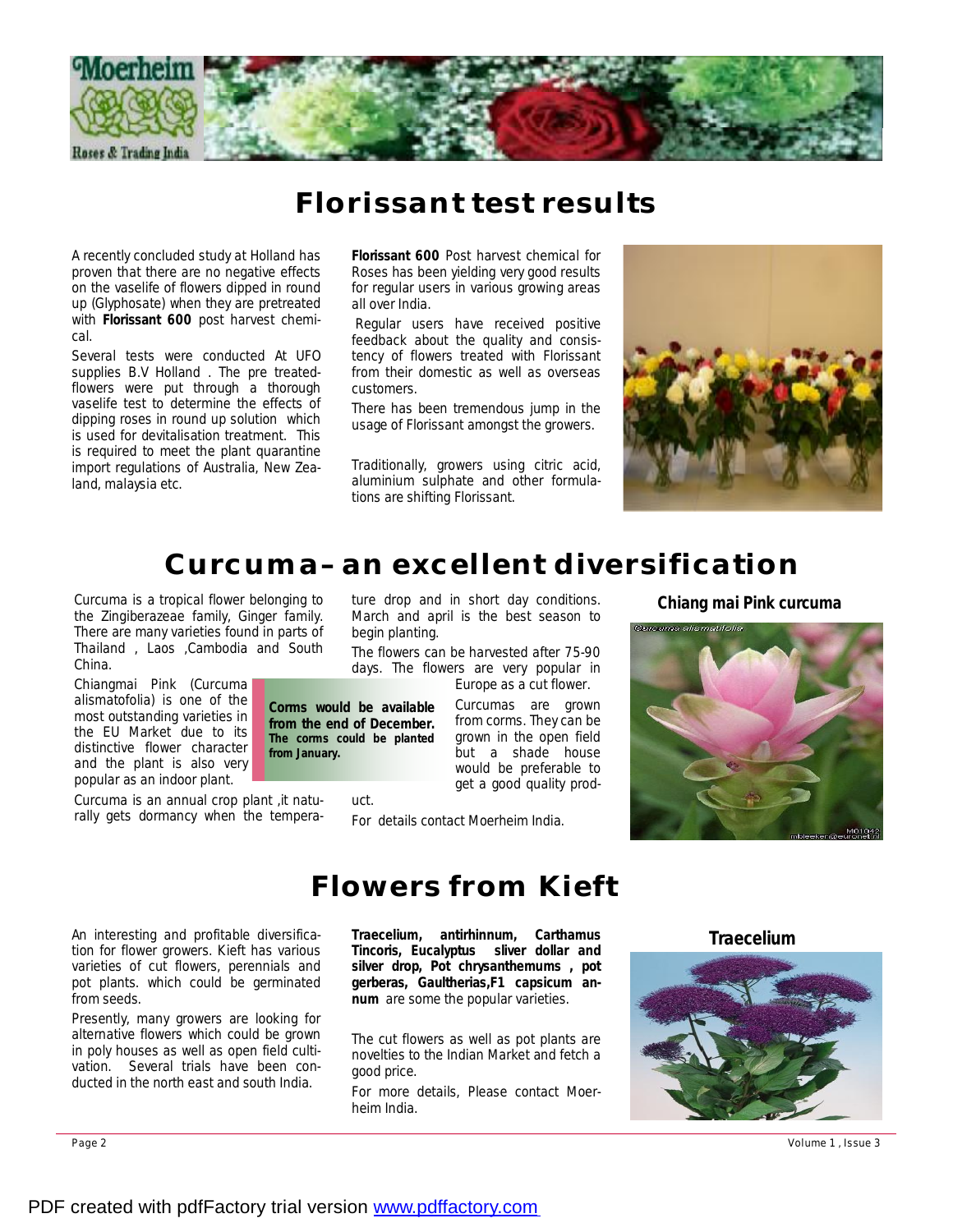

## **Various**

#### **Maha Floriculture Forum – Pune meet**

A forum for mutual cooperation and sharing knowledge to catapult Indian Roses into a bigger league in the International markets.

This has been conceptualized by Moerheim and supported by Dr.Sangita Laddha, Director, Horticulture training centre, Talegaon.

A meeting was held on the 26th of September under the chairmanship of Mr.Kamlesh Karle,CEO Essar Agrotech , attended by more than 100 growers and their representatives. The next meeting is scheduled on the 6th of September at 17.00 hrs.

#### **Root stock—Natal Briar**

There is an urgent need to improve the quality of root stock in order to ensure high quality planting material which is free of viruses and ultimately result in good quality plants and flowers there on.

Moerheim has initiated a process of supplying high quality natal briar rootstock from Holland.

### **Indian roses to be prominently displayed at Hortifair and IFEX**

During the previous years Indian flowers have never been prominently displayed and marketed at the exhibitions in Holland and Japan.

Maha Floriculture Forum is working on a plan to revitalize the '**Brand India**' and present them not as show pieces in the exhibition but focus on customer orientation and building long standing relationships with the prospective importers and buyers. This move would benefit all the quality growers.

## **Floriculture Industry update**

proposal to import steel. The fall in crude oil prices would have a positive impact on air freight , local transportation as well the price of

It is encouraging news for the floriculture industry to note that the Oil prices in the international market are headed south. Also, the industry can expect lower fertiliser prices in a couple of months with the

relaxation in fertiliser export taxes imposed by the Chinese government We could expect a fall in the steel prices if the Indian government goes ahead with the

**Also, the industry can expect lower fertiliser prices in a couple of months, with the relaxation in fertiliser export taxes imposed by** 

**the Chinese government.** 

green house film. The US dollar and the Euro have been strong during the past several weeks which gives a higher realisation in rupee terms to exporters. All this augers well for the floriculture sector in India.

The flower season has begun on a strong note with the Ganesh Chaturthi festival and the teachers day pushing up the sales prices.

Robust demand is expected from overseas buyers during this season. The results would be directly proportional to the efforts taken to promote '**Brand India.**'

# **Products review**

#### **Refracto lab - CB 1010**

*A personalised laboratory at your farm is now a reality.* 

Moerheim India is the representative for Niewkoop BV Holland.

Refractolab is a small portable laboratory which enables a grower to test upto 50 elements in irrigation water, drain water and soil on a daily basis with an accurate reading.

This is a process which enables to grower to get precise information and take decisions based on scientific reasoning and data rather than on judgement or trial and error method. For details contact Moerheim India.

### **Secatuers**

Metallo K 0750 cut and Hold has proven to be very effective in controlling die back and is now the preferred choice of several leading growers.

Metallo K 0750 delivers quality at an affordable price. For details contact Moerheim India.

Floriculture advisor